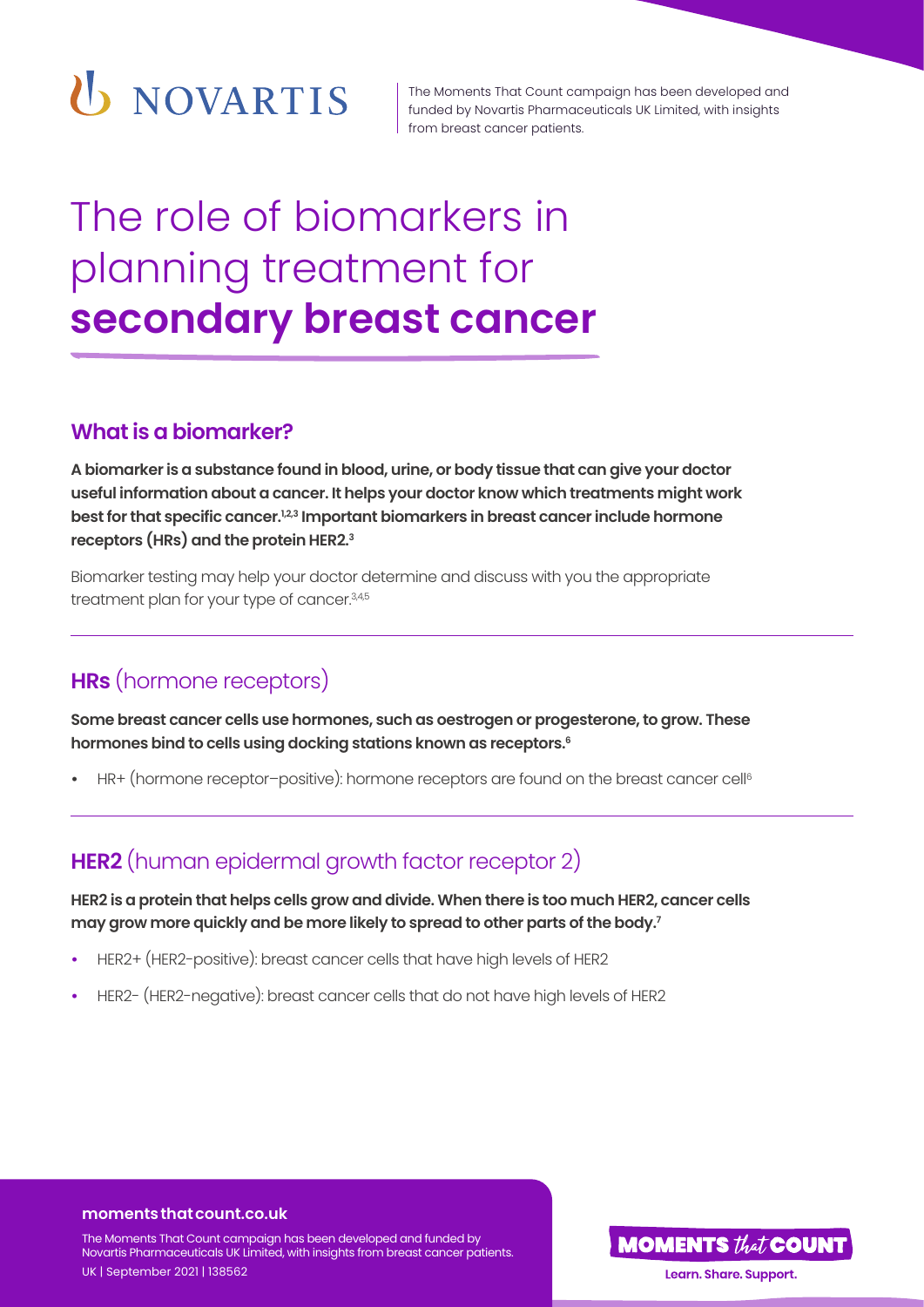## **Gene mutations**

**Genes carry instructions that tell cells what to do. When genes are changed (mutated), cells can grow in the wrong ways. This can lead to medical conditions, such as breast cancer.6,8 The most common type of mutation to cause cancer is called "somatic."9** 

#### **Somatic mutations:**

- **•** Occur from damage to genes in a cell during a person's life
- **•** Are not passed down from parent to child (not inherited)

A far less common mutation to cause cancer is called "germline."9

#### **Germline mutations:**

- **•** Occur in a sperm cell or egg cell
- **•** Can pass from parent to child (inherited)

BRAC1 and BRAC2 are genes that help repair DNA (the genetic information inside cells). When a germline mutation affects the BRAC1 and BRAC2 genes their repair function can be altered. As a result, cancers including breast cancer are more likely to develop.<sup>6,10</sup>

## **What treatment makes the most sense for me?**

**Biomarker testing may help your doctor gather as much information as possible about your specific type of breast cancer. You can work with your doctor to determine what tests and treatments will be the most helpful. By talking openly with your doctor, you can be more engaged in your treatment plan.3**

## **What questions should I ask my HCP at my next visit?**

**Below are questions that you may have about breast cancer, your biomarkers and/or your treatment.**  Insert a check mark  $(\checkmark)$  next to each one you'd like to discuss with your doctor. That way, should you **wish to do so, you can get the conversation started and take a more active role in your care.11,12,13**

#### **Biomarkers and testing**

- Where has the cancer spread?
- $\Box$  What is my biomarker status?
- $\Box$  What test can tell me if I have a biomarker or mutation?
- $\Box$  Where is this test available?
- What kind of sample is needed: blood or tumour tissue?
- $\Box$  How will you get tumour tissue for testing? What is involved in this procedure?
- $\Box$  If the test shows I have a biomarker or mutation, what does this mean for my treatment?

#### **moments that count.co.uk**

The Moments That Count campaign has been developed and funded by Novartis Pharmaceuticals UK Limited, with insights from breast cancer patients. UK | September 2021 | 138562